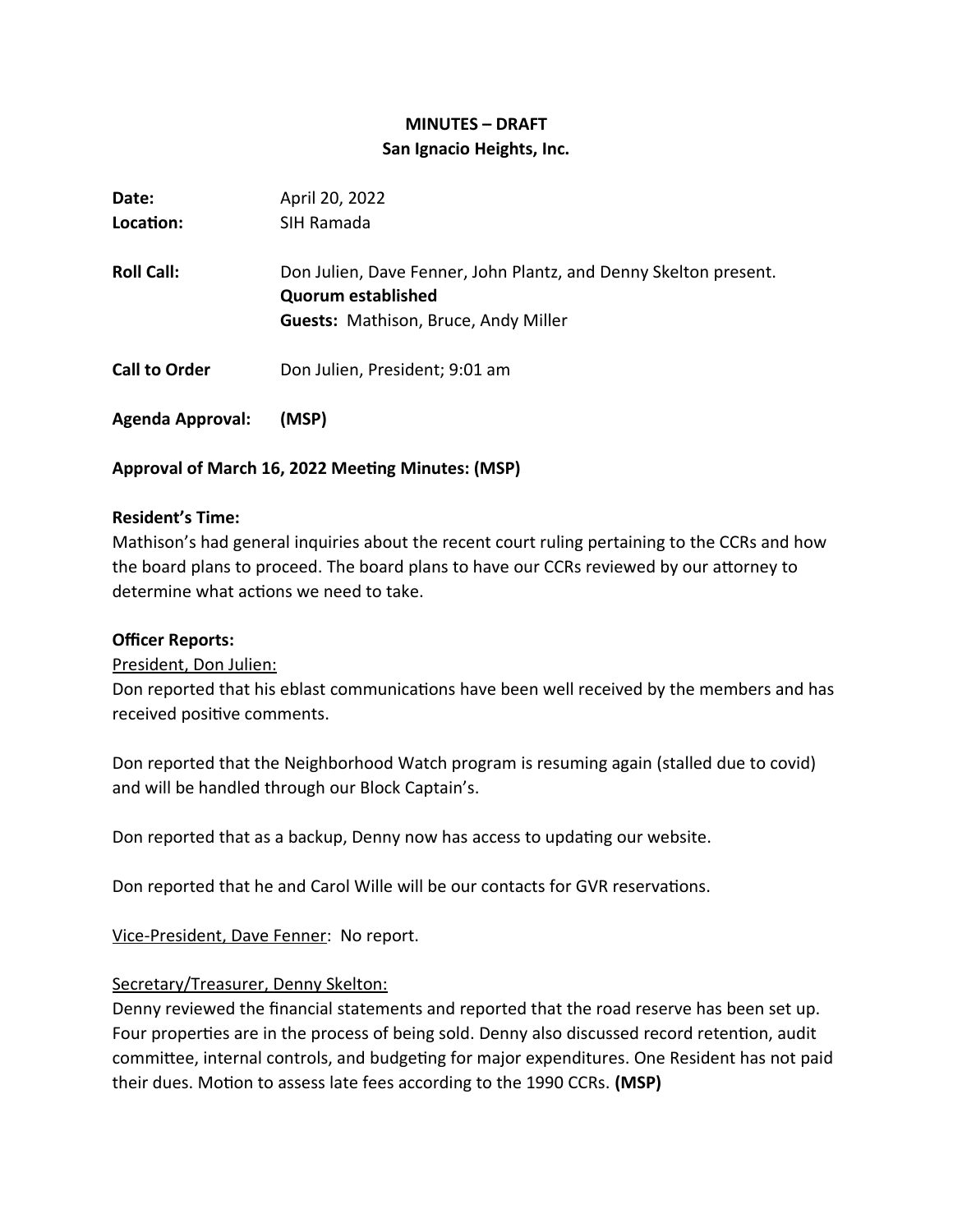Motion to approve financial reports. **(MSP)**

Motion to approve secretary reports. **(MSP)**

At Large, John Plantz: No report.

#### **Committee Reports**

Common Grounds/Landscaping – John Plantz:

Landscape volunteers:

Discussed getting a legal opinion on volunteers doing work on golf course property along Desert Jewell to determine liability. It was recommended our insurance policy be reviewed to determine if it covers potential issues with members of our association doing work in this area.

John reported that he expects to present a landscaping plan at the May meeting.

# Sidewalk leveling:

Following discussion about doing work on the golf course property, motion was made to remove the cost of sidewalk leveling owned by the golf course from the sidewalk bid. **(MSP)**

## Roads: John Plantz/Al Loomis

Frank Civil Consulting: Initial Road Investigation Report.

We received their initial report on the conditions of our roads. Michael Frank will review the report at a special board meeting on April 27, 2022. Don distributed a color coded street map on the work to be considered. It was recommended to contact Golf Estates and San Ignacio Heights Golf Course to discuss a share of cost for any word needed on Desert Jewell.

# **Architectural: Chuck Willie**

Received a request for solar installation on a S Campina property. After discussion motion was made to approve the request. **(MSP)**

# **Old Business**

# CC&Rs Review: Professional Assistance:

Board members attended a Webinar put on by Goldschmidt/Shupe pertaining to the Arizona supreme court ruling of the Calabria ranch case. The results of the case calls into question the validity of amendments to CCRs that were more restrictive, less restrictive, or new if the original CCRs did not specifically state that they could be amended or were foreseeable to change in each individual section. If determined as such then the amendments could be deemed invalid if the amendments did not receive unanimous consent.

It was determined that our CCRs should be reviewed by our attorney to determine the validity status of our CCRs.